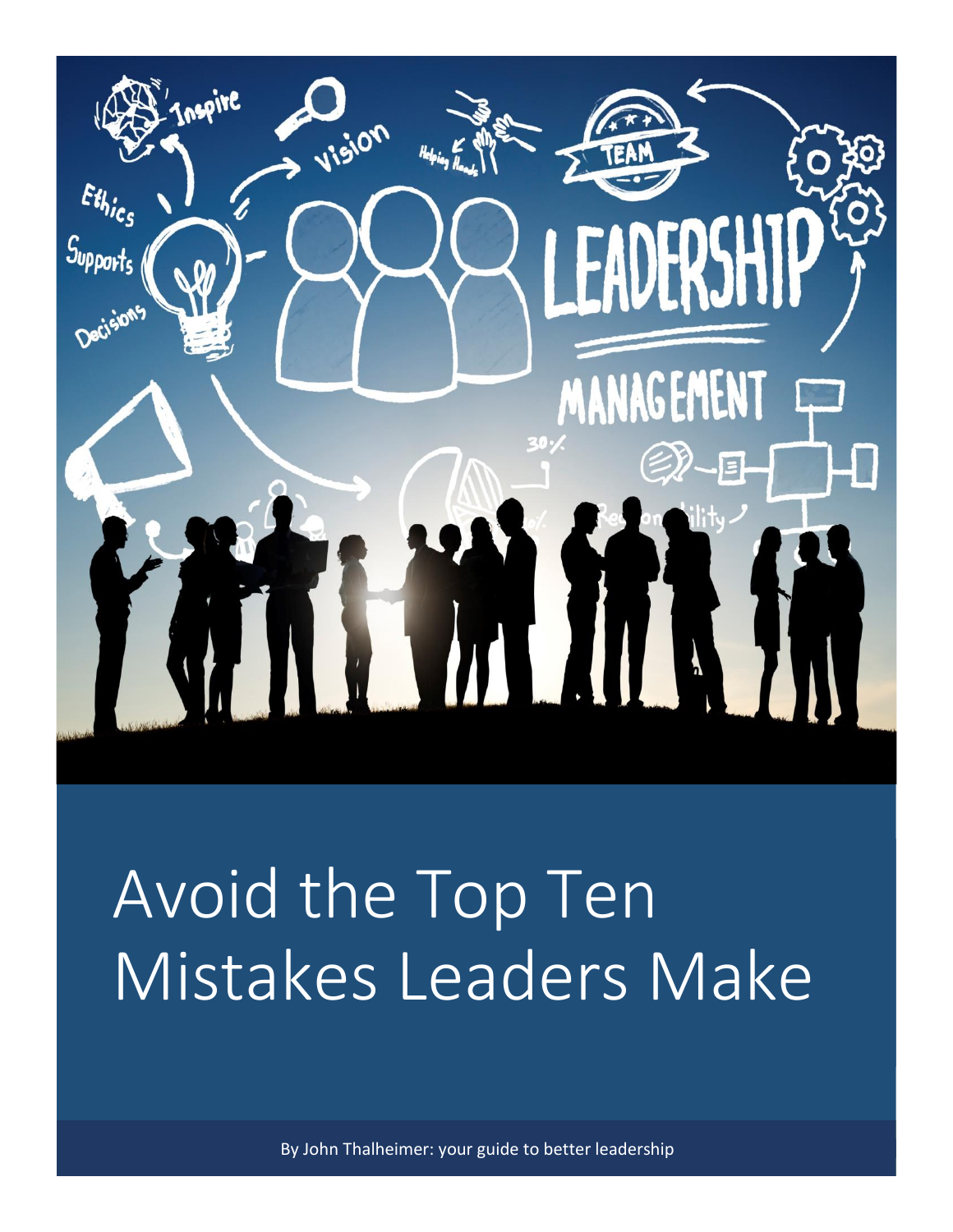## *Avoid the Top Ten Mistakes Leaders Make*

When a leader makes a mistake, it is amplified by their position. More people observe a leader's behaviors and will notice their mistakes because of the position they hold. Leaders, like all of us, are judged on our performance including our mistakes. If we do not continually meet our stakeholders' expectations, our results will continue to fall.

The list of the *Top Ten Mistakes Leaders Make* was developed based on my experience and research in the field of leadership. The goal of creating this list is to help leaders recognize behaviors that may be holding them back from achieving the results they want. Where appropriate, I make comments on how an individual can improve their performance.

Before we get into the *Top Ten Mistakes Leaders Make*, it will be beneficial to define some terms. When I am talking about a leader, I am referring to anyone who influences another person's performance towards a common goal. This individual could be a first-time supervisor to a small business owner, to a non-profit executive director, to a corporate operations manager to a chief executive officer of a Fortune 500 company.

Additionally, for this list, a mistake is not a single occurrence but a theme in a leader's performance. For instance, if you fail to express gratitude one time, this is different to forgetting to express gratitude to your team on a regular basis (you are grateful, aren't you?). Occasionally, we will all do something that we regret later, but it is consistent poor behavior that will hurt our results in the long-term.

I once worked with a Vice President of a large corporation, and she didn't recognize the importance of touching base with her employees outside their monthly staff meetings. The only times she called them into her office was to berate them or ask them to do something. It got so bad that her employees would avoid her office. A simple "Hello, how are you doing today?" goes a long way to building rapport with your team. According to one survey, seven percent of employees left their organization because their manager didn't say good morning to them.

The list of *Top Ten Mistakes Leaders Make* is not a comprehensive list; there are other mistakes that leaders make and it was difficult to narrow it down to the top ten, but based on my experience in coaching leaders, these are the behaviors which consistently hurt a leader's performance. Please let me know if there is another behavior that should be on this list or one you think should not be on the list.

Enjoy

John Thalheimer *Your Guide to Better Leadership*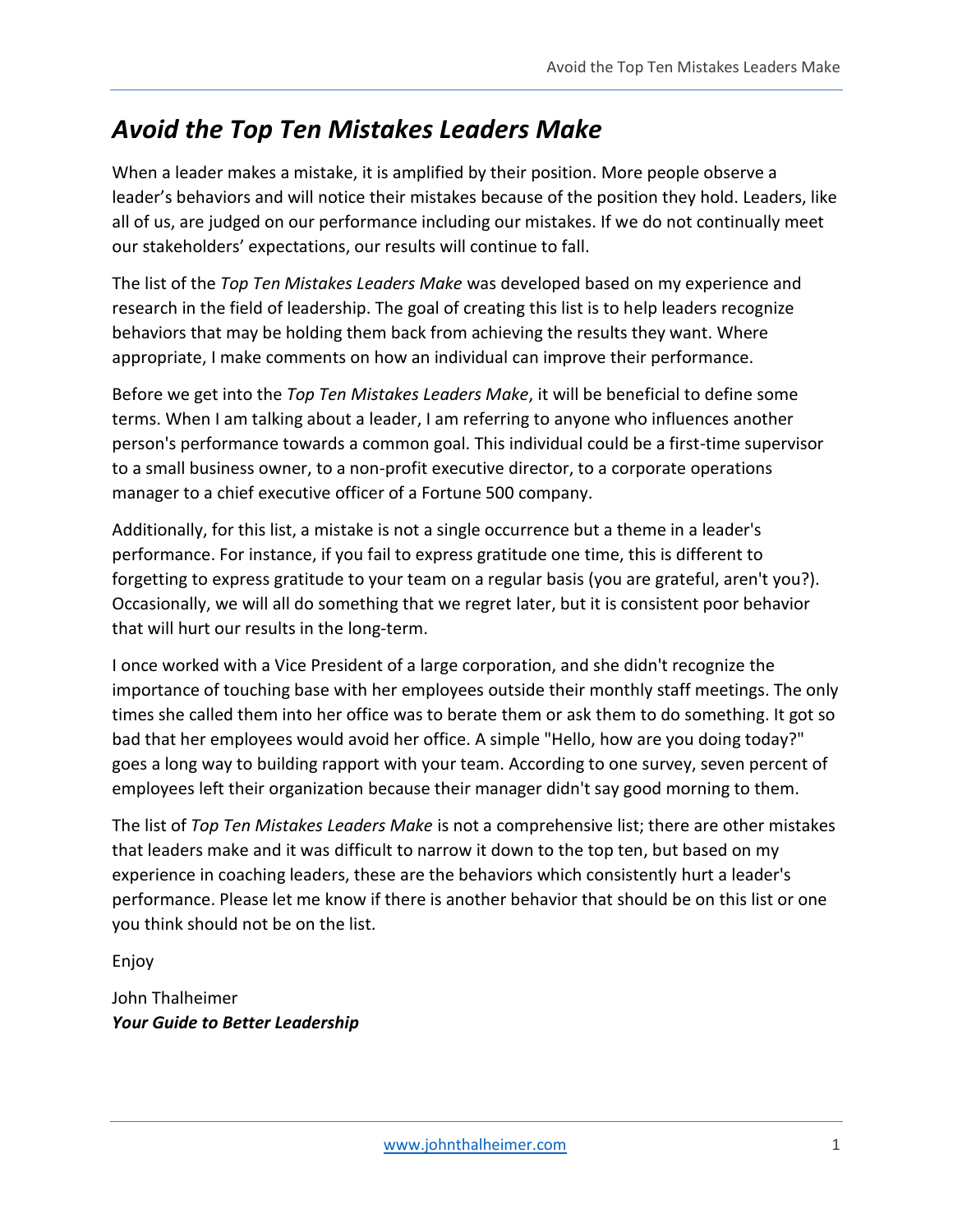1. **Not Listening:** We all have worked with a leader or co-worker who either did not listen to other people or only gave them cursory attention. This lack of attention not only impacts the information you are receiving as a leader, but it also affects the relationships you have in the workplace. As a leader, the more awareness we have in any situation, the better our strategic decision can be.

**Solution: Deep Listening for Intent.** When one listens deeply, they are not only listening to what the person is verbalizing, but they are also watching for nonverbal cues and the individual's state of emotion. They use all this information to ask an open-ended question to dig deeper into the subject.

2. **Judging People Too Quickly:** It is said that we judge someone within the first thirty- seconds of meeting them. We use visual and audio cues to compare them to our previous life experiences. We like to divide people into categories based on our personal criteria. Unfortunately, because we cannot know the whole person after a short interaction with them, we cannot judge them fairly. As a leader, if we judge someone incorrectly, we may hurt our business by not being open to an opportunity or by jumping into something that turns out to be bad for business.

**Story:** When I started working for a small manufacturing company as the Quality Control Manager, I was introduced to the shop foreman who was unkempt and mumbled when I spoke to him. I immediately judged that he was unintelligent. Only a week later I needed his help, and he saved me from a boatload of trouble. I realized after our short interaction that he was highly intelligent and probably the company's most valuable staff member.

3. **Not Developing People:** As a leader, we will be responsible for those employees who are working with us. Many leaders make sure that the employees can do their job, but leave it at that. They believe that it is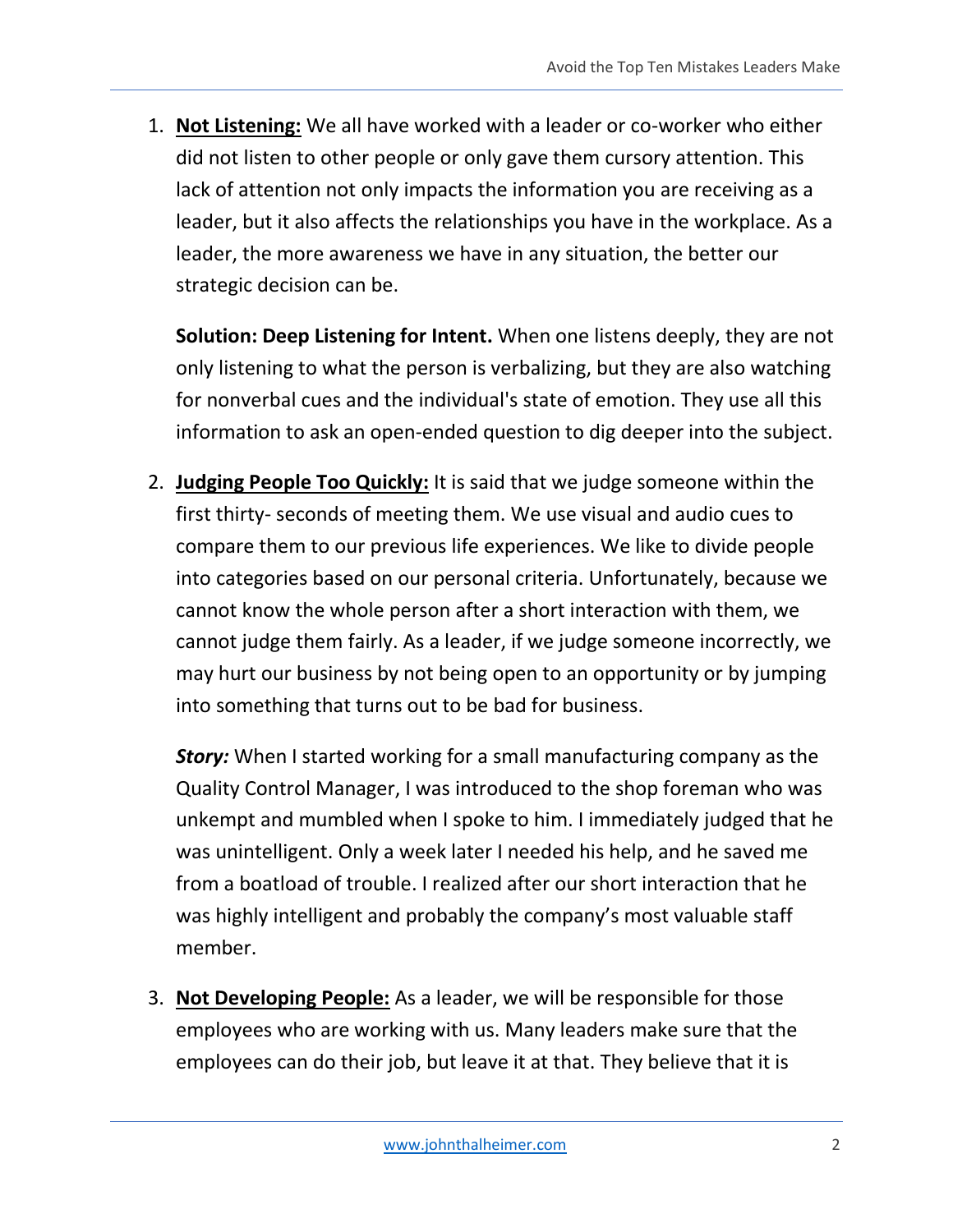entirely the employee's responsibility to become a better employee. This thinking is short-sighted. If you want your organization to grow continually, you need to consistently develop your staff to handle more responsibility, be better at their job, and be prepared to lead.

*Solution:* Leaders need to change their attitude to performance management, and start working proactively to help individuals reach a higher level of return through coaching. One of the benefits of being coached is learning the techniques needed to get better performance from our employees while keeping them engaged at work.

*Story:* Over my career, I have done hundreds (maybe thousands) of annual employee performance reviews. I hated them. I always felt that I was judging people on things that they could not change. It wasn't until I realized that I need to focus on the future, and work to understand what they wanted to achieve within the organizational hierarchy that I was able to provide future-focused reviews. My direct reports were anxious at first, as I was asking them questions they didn't usually hear from their supervisor, like what skills do you want to strengthen this year? If you could do anything, what would it be, and why? The conversations were great and led to much better performance reviews.

4. **Make Disparaging Comments**: As I stated at the onset, whatever the leader does is amplified by their position. This concept holds true for any disparaging comments a leader makes, especially toward employees or less fortunate individuals. People who disparage another person or another person's ideas to make themselves feel bigger cannot hold leadership positions for the long-term.

*Comment:* Unfortunately, I have seen this behavior numerous times during my careers. At times, it was a person considered inferior by the leader, especially those in protected classes. Other times, it was an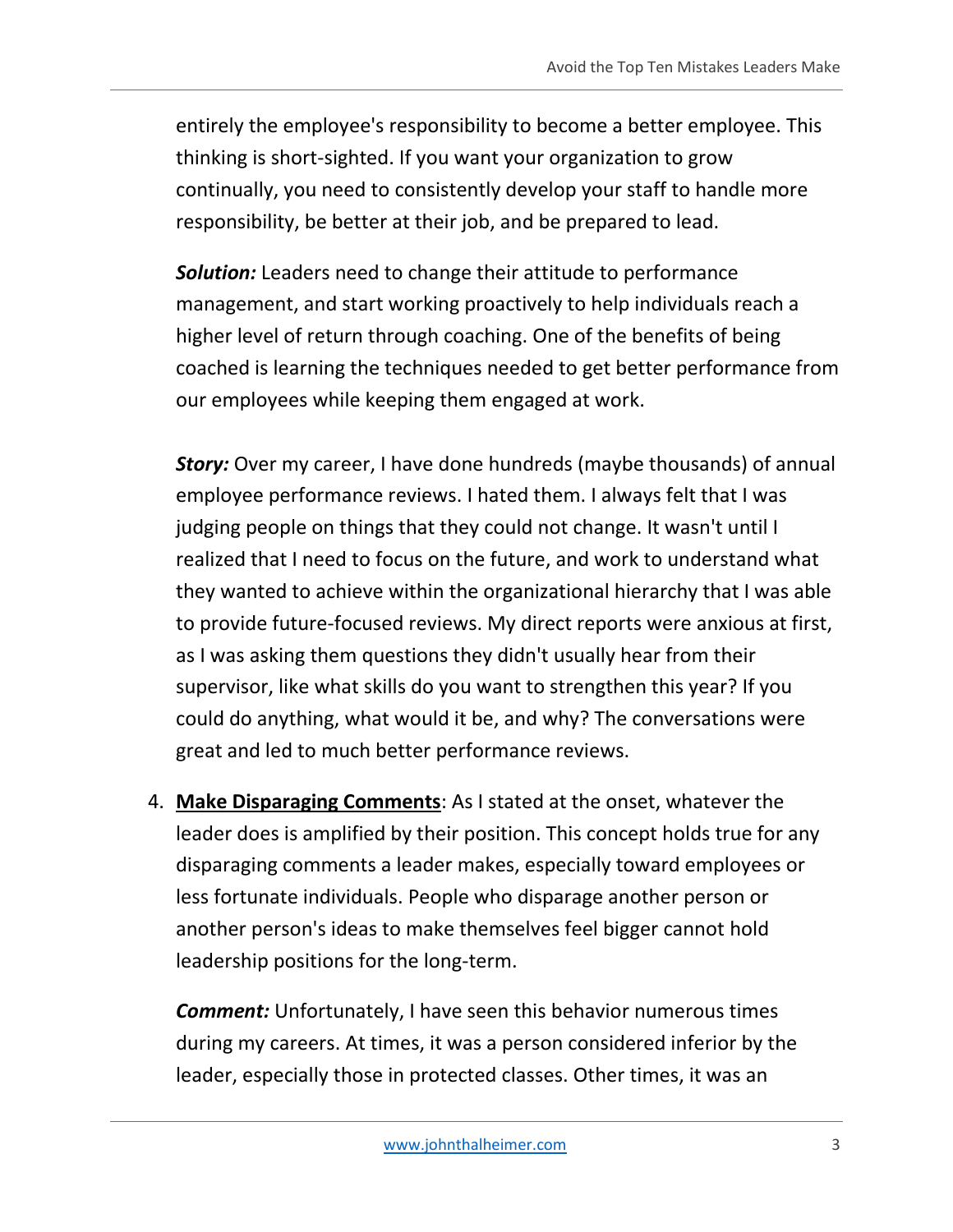individual who was performing better, and the comment was an attempt to bring them down. The only result is that it shows the speaker as a bully. *The solution:* Do not make disparaging comments.

5. **Not Delegating:** Leaders are responsible for hiring highly capable team members to help the organization to be successful. Time and time again, when I am working with leaders, they will not delegate to their staff. When asked why, the usual comment is, "The employee cannot do the job as it needs to be done. So, I have to do it." Huh, and they wonder why they don't have a proper work-life balance.

*Solution:* Delegation is difficult because we each have our expectation on how things are to be completed, and when someone does them different to what we deem perfect, we feel obligated to redo the work ourselves. However, the key to good delegation is to clearly and concisely explain the expectations of the project, and to do check-ins along the way to make sure the work they are doing will meet your expectations when completed. If not, the leader corrects the team member and lets them continue the work. As a last caveat – just because an individual is doing it differently than you, doesn't make it wrong.

6. **Failure to Express Gratitude:** Leaders achieve positive results only due to the effort of the team they are leading. Without the team, nothing gets accomplished. And every team member matters, no matter their level of contribution to the whole. It is easy for the leader to focus his gratitude on those individuals who are making the biggest contribution, but by not recognizing the other people on the team you are limiting your goodwill.

**Story:** We all have heard the story of the individual who applies for a job and is belligerent to the receptionist, and when asked why he did not get the job, the Leader turns to him and says, "Because our receptionist is one of the nicest, hardest working, and smartest people I know, and you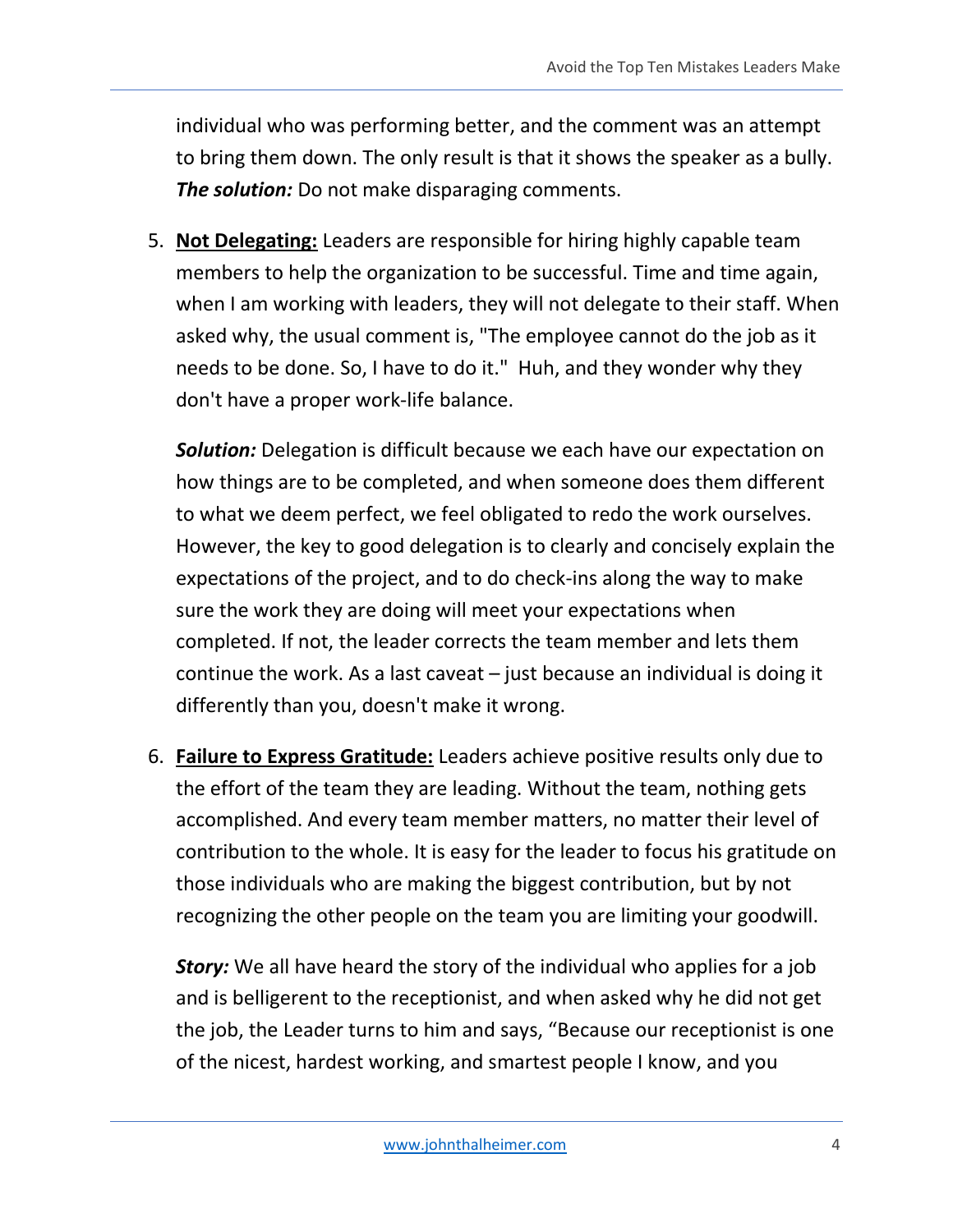treated her like she was a second-class citizen. At our company, everyone is respected equally, and without a single person in the organization, we would not be successful. Thank you for your time." It is a good reminder for all us that without all our employees, we would not be as successful as we are.

*Gratitude:* I want to thank Marshall Goldsmith – the world's #1 Executive Coach for his help in compiling this list, as I borrowed freely from his book *What Got You Here; Won't Get You There.* It is an informative book for new leaders to read, as it discusses the behaviors we need to be successful.

**7. Being the Smartest Person in the Room:** No matter how smart you are compared to the other individuals in the meeting, you do not know everything. We all have our level of expertise, but when we fail to listen to other people, we miss out on essential information to make the right decision. Acting like you know it all reduces the amount of data you will receive from your staff. An effective way to visualize this is to think that your intelligence is the beam of a flashlight and no matter how wide that beam is, it can't illuminate the whole room. Even if you expose the bulb so that the entire room is lit, there are still things hidden in the shadows.

*Solution:* Before giving your point of view, first listen to understand. Let everyone have a chance to discuss the challenges the organization faces. A solution may arise that you on your own may not have developed. A greater perspective is more productive than a narrow viewpoint.

**8. Speaking when Angry:** Emotional outbursts have no place at work. It is not a useful management tool. Anger is a controllable emotion. Rage is not. When we speak while angry, we are communicating to all in hearing distance that we are not in control of the situation. It is a sharp knife to building trust and cooperation with others. When employees are yelled at,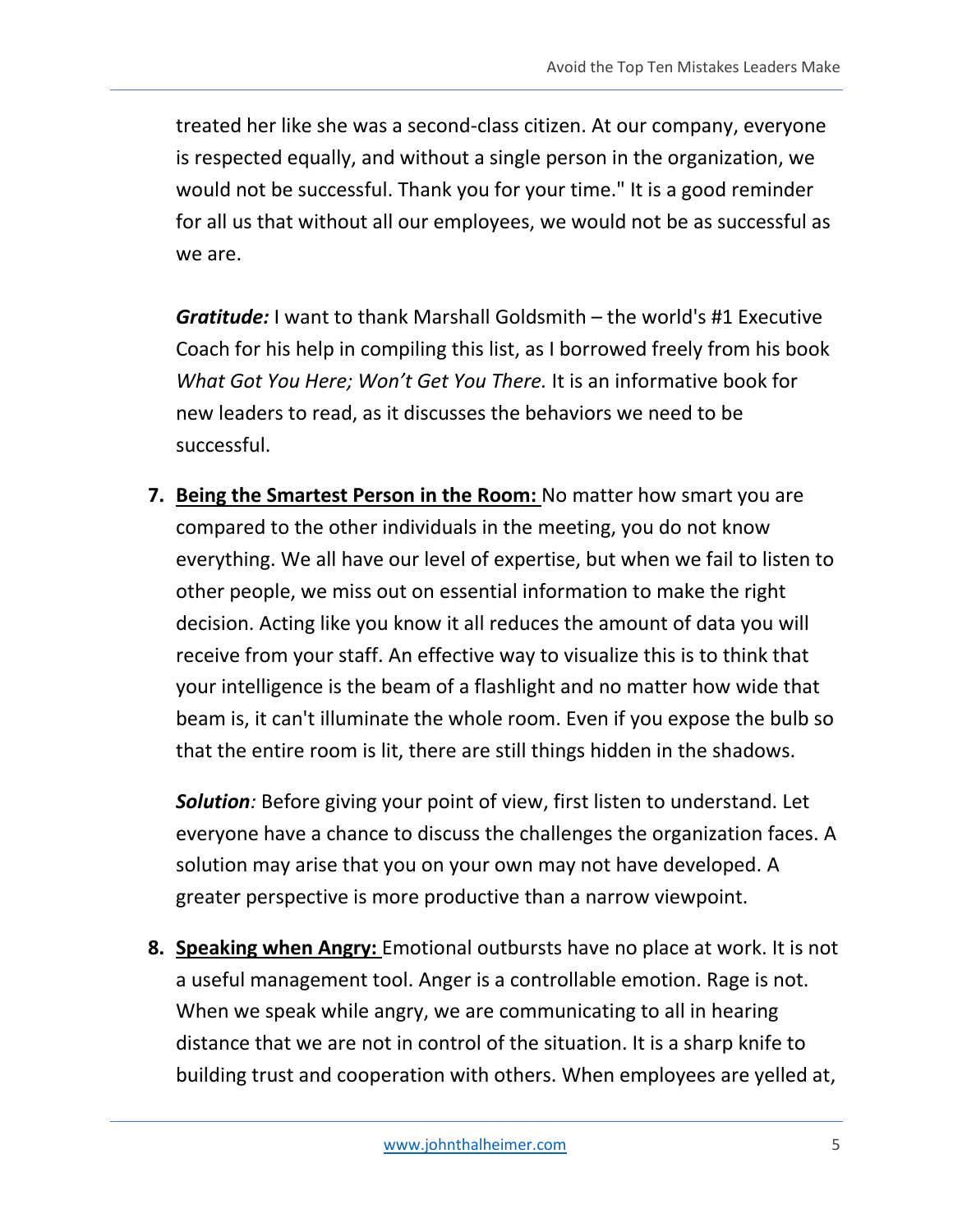it may mean that they will do whatever is asked at that moment but in the long-term they will cease to do extra work, and will soon start doing less work than is expected.

*Comment:* Although emotional outbursts have no place at work, emotions do. There has been a lot of research that shows that without emotions we cannot even make the simplest decisions. Humans are social creatures that developed emotions to communicate our needs better. When we are aware of our feelings, we are offered better behavioral choices which will lead us to better results. The same is true if we can create awareness around the emotions of others. Emotional Intelligence is critical to our success as leaders.

9. **Not taking responsibility for our actions:** As leaders, we make conscience decisions on how to move our organization forward. When our decisions or actions do not end up with the expected results, some leaders will blame others, make excuses, or not express any regret that our decisions were wrong. At first, the leader tries to hide behind incorrect information, or other recommendations, or poor execution. However, the leader had the ability to request better information, not accept the recommendation, or provide better instructions to the execution. In short – the leader is always responsible. And they need to take responsibility for the action of their organization and themselves.

**Story:** I worked with a Vice President who pushed his team to execute quickly to accomplish the organization's objectives. In one instance, one of his directors made a mistake that cost the corporation money. As he talked to the President on the phone, he could have easily thrown the director under the bus, but he didn't. He accepted full responsibility and told the president it was his push for quick execution that caused the issue. The President thanked him for his honesty, and they moved forward. When the director walked in, ready to be fired, the Vice President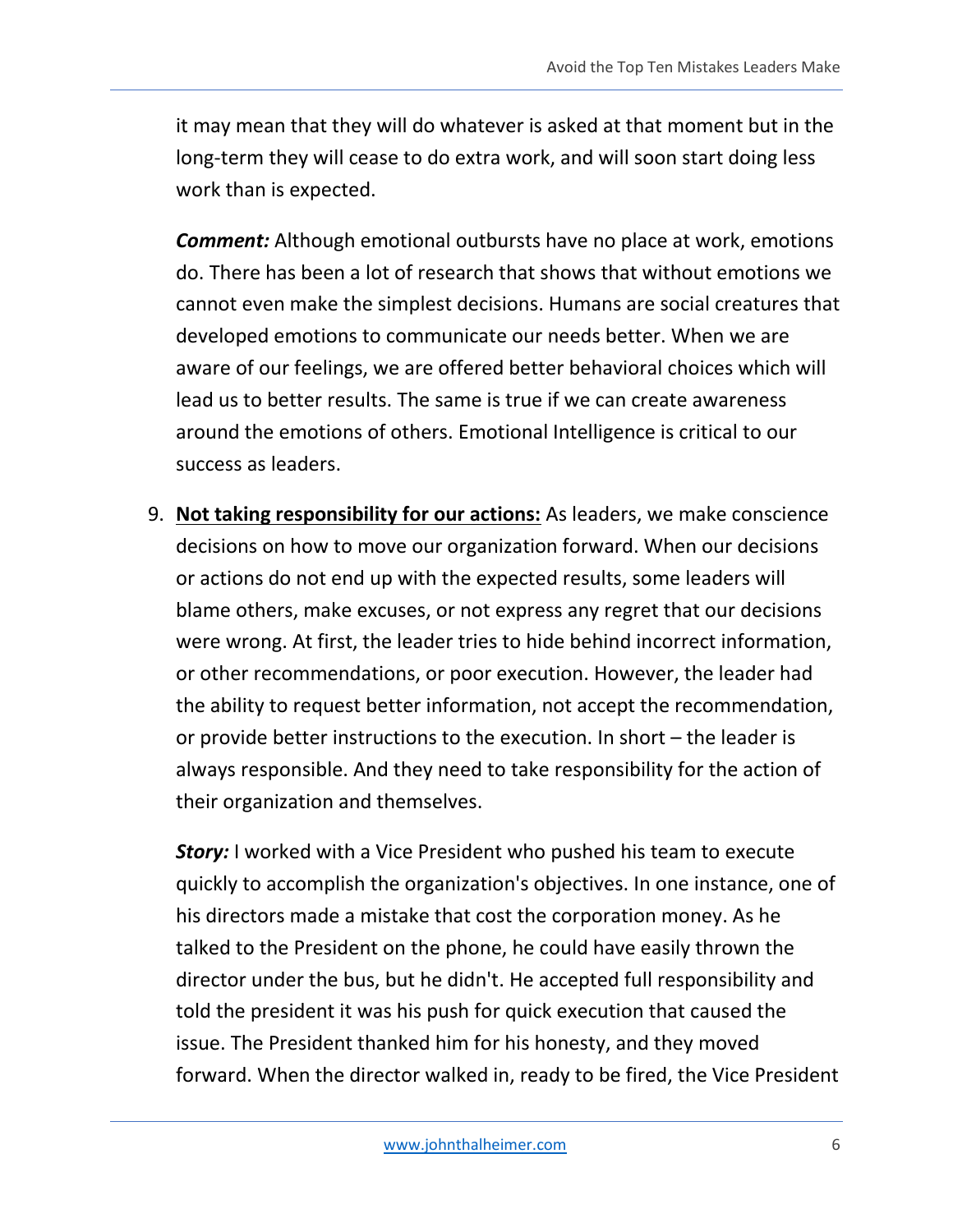stood up and apologized for pushing the director's team too fast. The director was astonished and he didn't know what to say. The Vice President realized that it was his responsibility to lead the team.

**10.Going it alone:** The #1 mistake most of us make, is that we believe that we need to go it alone; bear the burden of responsibilities on our shoulders; seek our counsel; think no one understands the challenges we face. This thinking leaves us alone, without the necessary advice, knowledge, support and tools to be successful. It is easy to think this, especially if you are running a smaller organization with no leadership team to help you.

*Solution One:* Join True Star™ Mastermind Group. True Star™ Mastermind Group is a peer-advisory board and works like a board of directors. The different strengths, wisdom and experience of the members allow you to brainstorm, support, and advise each other. As part of this alliance, everyone becomes smarter and empowered by the synergy created.

### **Five reasons to join a Mastermind Group**

- 1. Increase your accountability
- 2. Tap into the collective wisdom of your peers
- 3. Share best practices what works and what doesn't
- 4. Work on your business, not in it
- 5. Succeed faster

#### [LEARN MORE](http://www.johnthalheimer.com/true-star-mastermind-group/)

*Solution Two:* Receive customized one-on-one coaching from a certified leadership coach. Working with a trusted advisor gives you a leadership expert to help you improve your leadership abilities and achieve better results at work and home.

#### **Five reasons to receive an Individualized Coaching**

1. Achieve better results